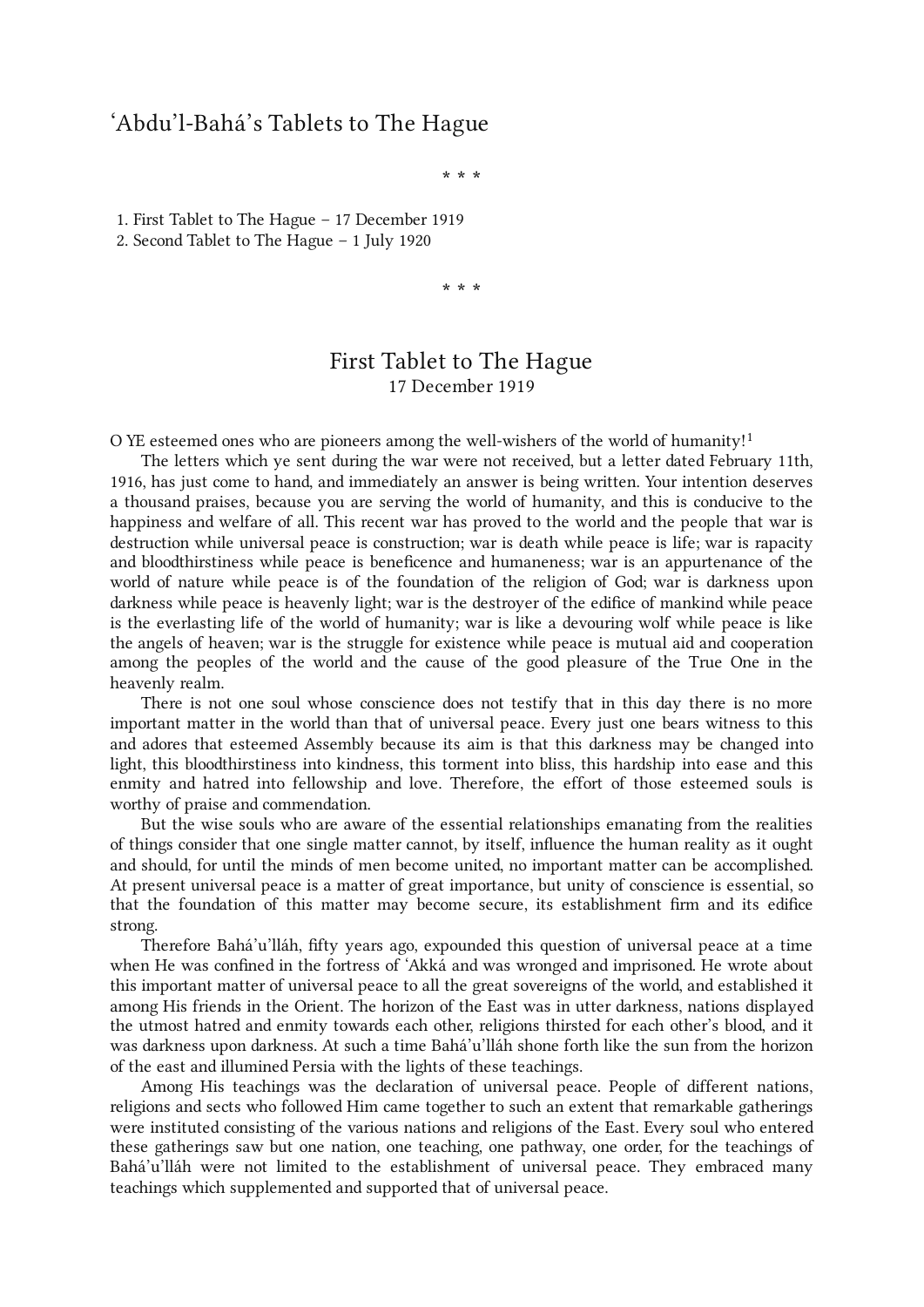Among these teachings was the independent investigation of reality so that the world of humanity may be saved from the darkness of imitation and attain to the truth; may tear off and cast away this ragged and outgrown garment of a thousand years ago and may put on the robe woven in the utmost purity and holiness in the loom of reality. As reality is one and cannot admit of multiplicity, therefore different opinions must ultimately become fused into one.

And among the teachings of Bahá'u'lláh is the oneness of the world of humanity; that all human beings are the sheep of God and He is the kind Shepherd. This Shepherd is kind to all the sheep, because He created them all, trained them, provided for them and protected them. There is no doubt that the Shepherd is kind to all the sheep and should there be among these sheep ignorant ones, they must be educated; if there be children, they must be trained until they reach maturity; if there be sick ones, they must be cured. There must be no hatred and enmity, for as by a kind physician these ignorant, sick ones should be treated.

And among the teachings of Bahá'u'lláh is that religion must be the cause of fellowship and love. If it becomes the cause of estrangement then it is not needed, for religion is like a remedy; if it aggravates the disease then it becomes unnecessary.

And among the teachings of Bahá'u'lláh is that religion must be in conformity with science and reason, so that it may influence the hearts of men. The foundation must be solid and must not consist of imitations.

And among the teachings of Bahá'u'lláh is that religious, racial, political, economic and patriotic prejudices destroy the edifice of humanity. As long as these prejudices prevail, the world of humanity will not have rest. For a period of 6,000 years history informs us about the world of humanity. During these 6,000 years the world of humanity has not been free from war, strife, murder and bloodthirstiness. In every period war has been waged in one country or another and that war was due to either religious prejudice, racial prejudice, political prejudice or patriotic prejudice. It has therefore been ascertained and proved that all prejudices are destructive of the human edifice. As long as these prejudices persist, the struggle for existence must remain dominant, and bloodthirstiness and rapacity continue. Therefore, even as was the case in the past, the world of humanity cannot be saved from the darkness of nature and cannot attain illumination except through the abandonment of prejudices and the acquisition of the morals of the Kingdom.

If this prejudice and enmity are on account of religion consider that religion should be the cause of fellowship, otherwise it is fruitless. And if this prejudice be the prejudice of nationality consider that all mankind are of one nation; all have sprung from the tree of Adam, and Adam is the root of the tree. That tree is one and all these nations are like branches, while the individuals of humanity are like leaves, blossoms and fruits thereof. Then the establishment of various nations and the consequent shedding of blood and destruction of the edifice of humanity result from human ignorance and selfish motives.

As to the patriotic prejudice, this is also due to absolute ignorance, for the surface of the earth is one native land. Every one can live in any spot on the terrestrial globe. Therefore all the world is man's birthplace. These boundaries and outlets have been devised by man. In the creation, such boundaries and outlets were not assigned. Europe is one continent, Asia is one continent, Africa is one continent, Australia is one continent, but some of the souls, from personal motives and selfish interests, have divided each one of these continents and considered a certain part as their own country. God has set up no frontier between France and Germany; they are continuous. Yet, in the first centuries, selfish souls, for the promotion of their own interests, have assigned boundaries and outlets and have, day by day, attached more importance to these, until this led to intense enmity, bloodshed and rapacity in subsequent centuries. In the same way this will continue indefinitely, and if this conception of patriotism remains limited within a certain circle, it will be the primary cause of the world's destruction. No wise and just person will acknowledge these imaginary distinctions. Every limited area which we call our native country we regard as our motherland, whereas the terrestrial globe is the motherland of all, and not any restricted area. In short, for a few days we live on this earth and eventually we are buried in it, it is our eternal tomb. Is it worth while that we should engage in bloodshed and tear one another to pieces for this eternal tomb? Nay, far from it, neither is God pleased with such conduct nor would any sane man approve of it.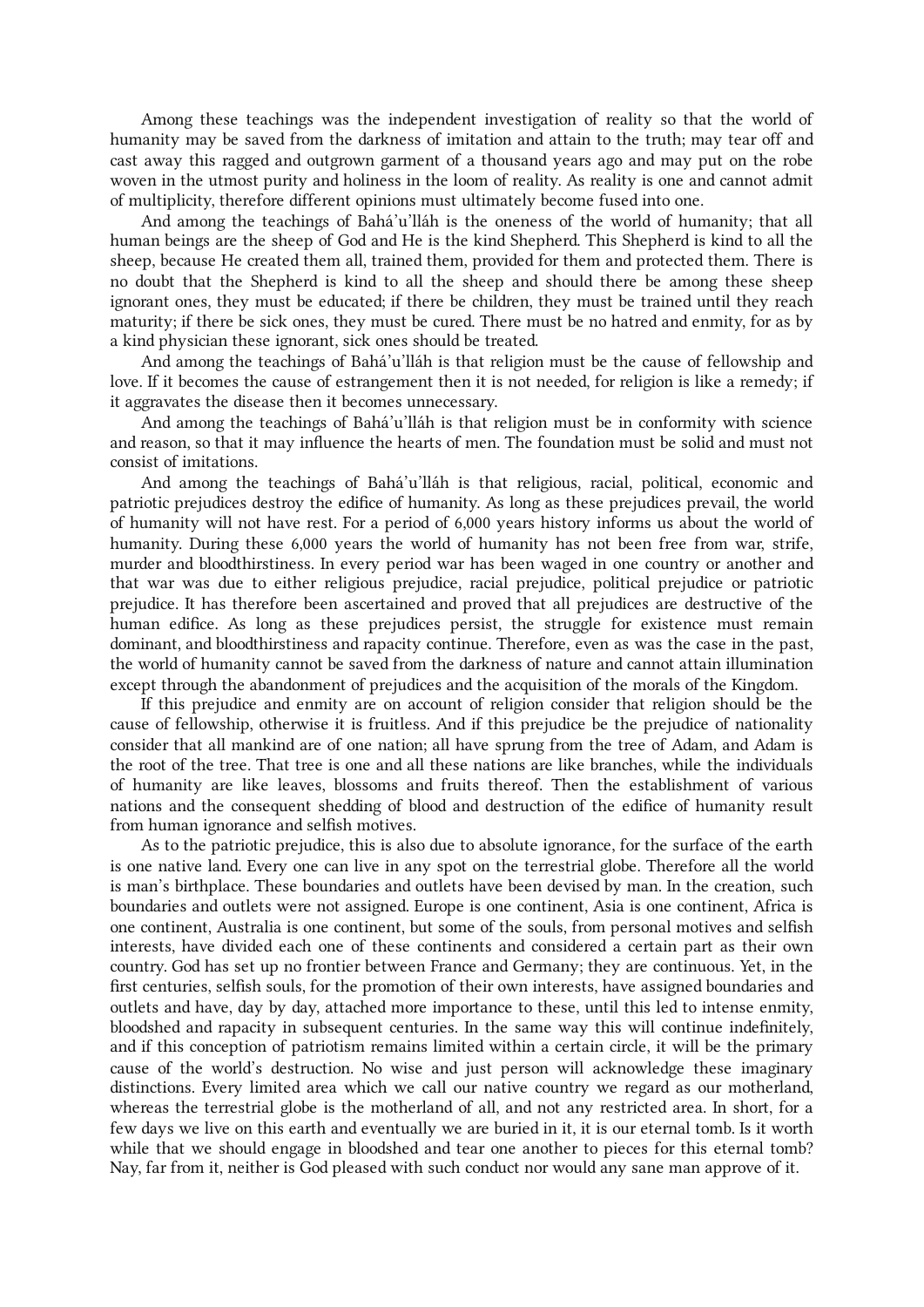Consider! The blessed animals engage in no patriotic quarrels. They are in the utmost fellowship with one another and live together in harmony. For example, if a dove from the east and a dove from the west, a dove from the north and a dove from the south chance to arrive, at the same time, in one spot, they immediately associate in harmony. So is it with all the blessed animals and birds. But the ferocious animals, as soon as they meet, attack and fight with each other, tear each other to pieces and it is impossible for them to live peaceably together in one spot. They are all unsociable and fierce, savage and combative fighters.

Regarding the economic prejudice, it is apparent that whenever the ties between nations become strengthened and the exchange of commodities accelerated, and any economic principle is established in one country, it will ultimately affect the other countries and universal benefits will result. Then why this prejudice?

As to the political prejudice, the policy of God must be followed and it is indisputable that the policy of God is greater than human policy. We must follow the Divine policy and that applies alike to all individuals. He treats all individuals alike: no distinction is made, and that is the foundation of the Divine Religions.

And among the teachings of Bahá'u'lláh is the origination of one language that may be spread universally among the people. This teaching was revealed from the pen of Bahá'u'lláh in order that this universal language may eliminate misunderstandings from among mankind.

And among the teachings of Bahá'u'lláh is the equality of women and men. The world of humanity has two wings—one is women and the other men. Not until both wings are equally developed can the bird fly. Should one wing remain weak, flight is impossible. Not until the world of women becomes equal to the world of men in the acquisition of virtues and perfections, can success and prosperity be attained as they ought to be.

And among the teachings of Bahá'u'lláh is voluntary sharing of one's property with others among mankind. This voluntary sharing is greater than equality, and consists in this, that man should not prefer himself to others, but rather should sacrifice his life and property for others. But this should not be introduced by coercion so that it becomes a law and man is compelled to follow it. Nay, rather, man should voluntarily and of his own choice sacrifice his property and life for others, and spend willingly for the poor, just as is done in Persia among the Bahá'ís.

And among the teachings of Bahá'u'lláh is man's freedom, that through the ideal Power he should be free and emancipated from the captivity of the world of nature; for as long as man is captive to nature he is a ferocious animal, as the struggle for existence is one of the exigencies of the world of nature. This matter of the struggle for existence is the fountain-head of all calamities and is the supreme affliction.

And among the teachings of Bahá'u'lláh is that religion is a mighty bulwark. If the edifice of religion shakes and totters, commotion and chaos will ensue and the order of things will be utterly upset, for in the world of mankind there are two safeguards that protect man from wrongdoing. One is the law which punishes the criminal; but the law prevents only the manifest crime and not the concealed sin; whereas the ideal safeguard, namely, the religion of God, prevents both the manifest and the concealed crime, trains man, educates morals, compels the adoption of virtues and is the all-inclusive power which guarantees the felicity of the world of mankind. But by religion is meant that which is ascertained by investigation and not that which is based on mere imitation, the foundations of Divine Religions and not human imitations.

And among the teachings of Bahá'u'lláh is that although material civilization is one of the means for the progress of the world of mankind, yet until it becomes combined with Divine civilization, the desired result, which is the felicity of mankind, will not be attained. Consider! These battleships that reduce a city to ruins within the space of an hour are the result of material civilization; likewise the Krupp guns, the Mauser rifles, dynamite, submarines, torpedo boats, armed aircraft and bombers—all these weapons of war are the malignant fruits of material civilization. Had material civilization been combined with Divine civilization, these fiery weapons would never have been invented. Nay, rather, human energy would have been wholly devoted to useful inventions and would have been concentrated on praiseworthy discoveries. Material civilization is like a lamp-glass. Divine civilization is the lamp itself and the glass without the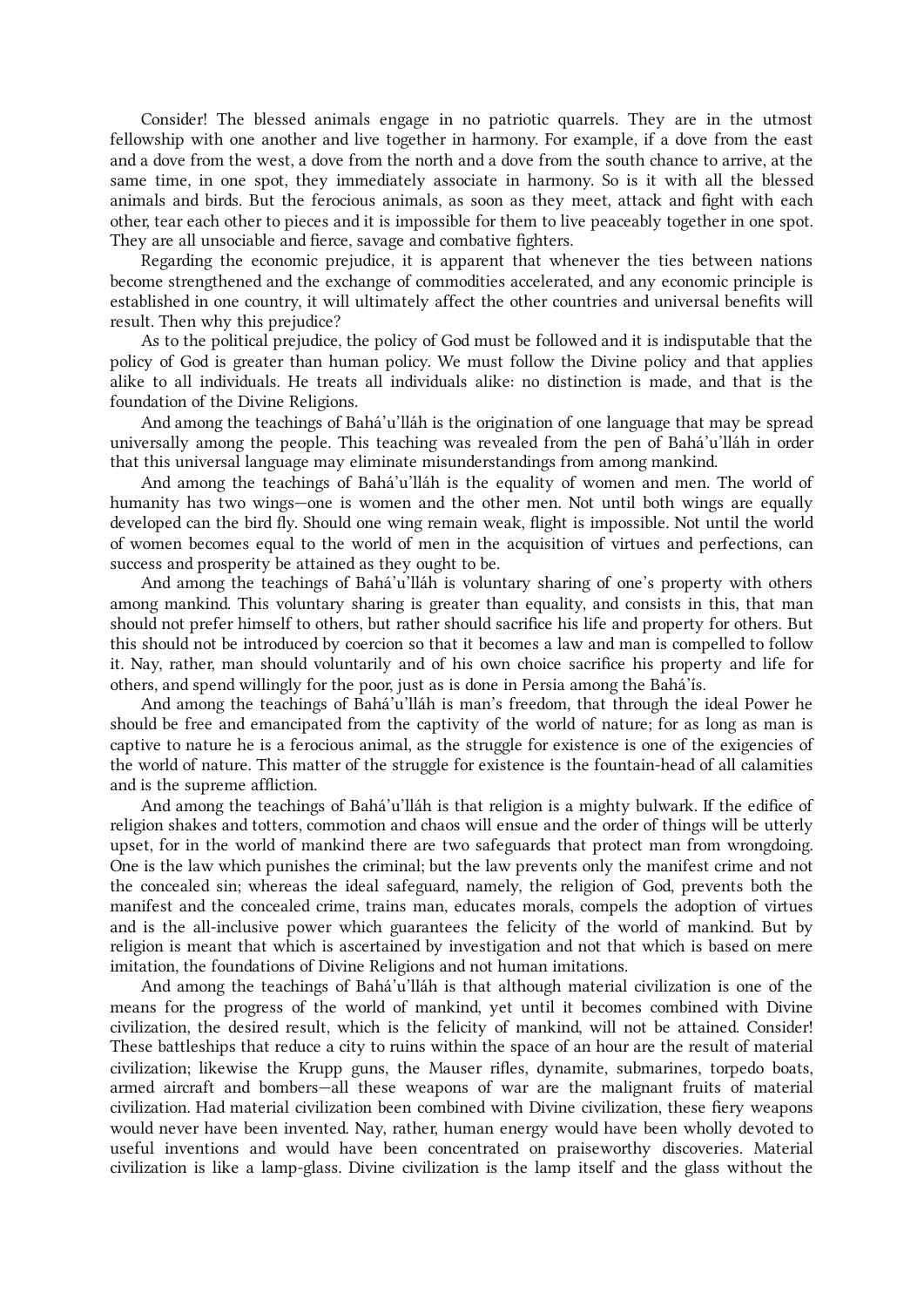light is dark. Material civilization is like the body. No matter how infinitely graceful, elegant and beautiful it may be, it is dead. Divine civilization is like the spirit, and the body gets its life from the spirit, otherwise it becomes a corpse. It has thus been made evident that the world of mankind is in need of the breaths of the Holy Spirit. Without the spirit the world of mankind is lifeless, and without this light the world of mankind is in utter darkness. For the world of nature is an animal world. Until man is born again from the world of nature, that is to say, becomes detached from the world of nature, he is essentially an animal, and it is the teachings of God which convert this animal into a human soul.

And among the teachings of Bahá'u'lláh is the promotion of education. Every child must be instructed in sciences as much as is necessary. If the parents are able to provide the expenses of this education, it is well, otherwise the community must provide the means for the teaching of that child.

And among the teachings of Bahá'u'lláh are justice and right. Until these are realized on the plane of existence, all things shall be in disorder and remain imperfect. The world of mankind is a world of oppression and cruelty, and a realm of aggression and error.

In fine, such teachings are numerous. These manifold principles, which constitute the greatest basis for the felicity of mankind and are of the bounties of the Merciful, must be added to the matter of universal peace and combined with it, so that results may accrue. Otherwise the realization of universal peace by itself in the world of mankind is difficult. As the teachings of Bahá'u'lláh are combined with universal peace, they are like a table provided with every kind of fresh and delicious food. Every soul can find, at that table of infinite bounty, that which he desires. If the question is restricted to universal peace alone, the remarkable results which are expected and desired will not be attained. The scope of universal peace must be such that all the communities and religions may find their highest wish realized in it. The teachings of Bahá'u'lláh are such that all the communities of the world, whether religious, political or ethical, ancient or modern, find in them the expression of their highest wish.

For example, the people of religions find, in the teachings of Bahá'u'lláh, the establishment of Universal Religion—a religion that perfectly conforms with present conditions, which in reality effects the immediate cure of the incurable disease, which relieves every pain, and bestows the infallible antidote for every deadly poison. For if we wish to arrange and organize the world of mankind in accordance with the present religious imitations and thereby to establish the felicity of the world of mankind, it is impossible and impracticable—for example, the enforcement of the laws of the Torah and also of the other religions in accordance with present imitations. But the essential basis of all the Divine Religions which pertains to the virtues of the world of mankind and is the foundation of the welfare of the world of man, is found in the teachings of Bahá'u'lláh in the most perfect presentation.

Similarly, with regard to the peoples who clamour for freedom: the moderate freedom which guarantees the welfare of the world of mankind and maintains and preserves the universal relationships, is found in its fullest power and extension in the teachings of Bahá'u'lláh.

So with regard to political parties: that which is the greatest policy directing the world of mankind, nay, rather, the Divine policy, is found in the teachings of Bahá'u'lláh.

Likewise with regard to the party of "equality" which seeks the solution of the economic problems: until now all proposed solutions have proved impracticable except the economic proposals in the teachings of Bahá'u'lláh which are practicable and cause no distress to society.

So with the other parties: when ye look deeply into this matter, ye will discover that the highest aims of those parties are found in the teachings of Bahá'u'lláh. These teachings constitute the all-inclusive power among all men and are practicable. But there are some teachings of the past, such as those of the Torah, which cannot be carried out at the present day. It is the same with the other religions and the tenets of the various sects and the different parties.

<span id="page-3-0"></span>For example, the question of universal peace, about which Bahá'u'lláh says that the Supreme Tribunal must be established: although the League of Nations has been brought into existence, yet it is incapable of establishing universal peace. But the Supreme Tribunal which Bahá'u'lláh has described will fulfil this sacred task with the utmost might and power. And His plan is this: that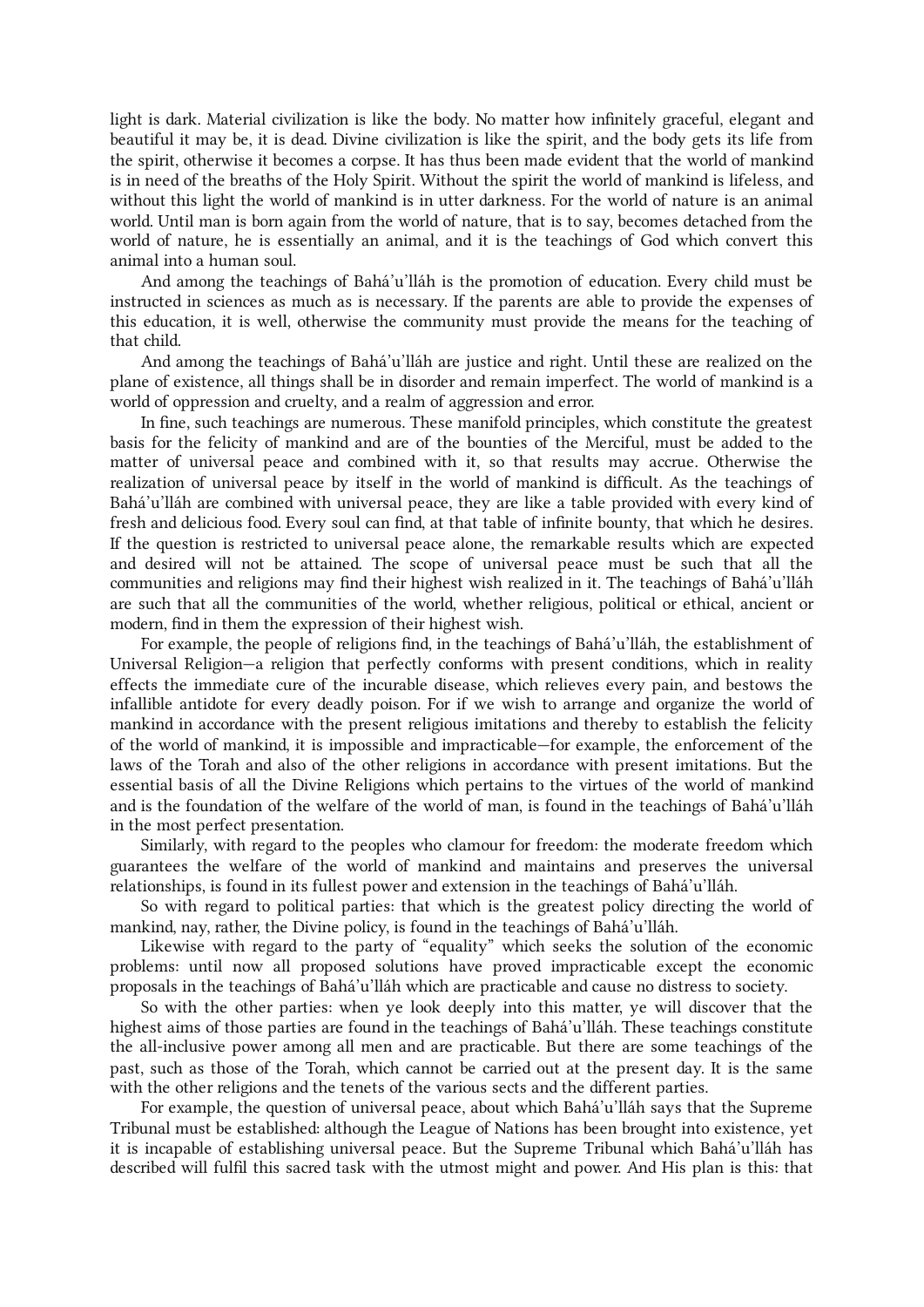the national assemblies of each country and nation—that is to say parliaments—should elect two or three persons who are the choicest of that nation, and are well informed concerning international laws and the relations between governments and aware of the essential needs of the world of humanity in this day. The number of these representatives should be in proportion to the number of inhabitants of that country. The election of these souls who are chosen by the national assembly, that is, the parliament, must be confirmed by the upper house, the congress and the cabinet and also by the president or monarch so these persons may be the elected ones of all the nation and the government. The Supreme Tribunal will be composed of these people, and all mankind will thus have a share therein, for every one of these delegates is fully representative of his nation. When the Supreme Tribunal gives a ruling on any international question, either unanimously or by majority rule, there will no longer be any pretext for the plaintiff or ground of objection for the defendant. In case any of the governments or nations, in the execution of the irrefutable decision of the Supreme Tribunal, be negligent or dilatory, the rest of the nations will rise up against it, because all the governments and nations of the world are the supporters of this Supreme Tribunal. Consider what a firm foundation this is! But by a limited and restricted League the purpose will not be realized as it ought and should. This is the truth about the situation, which has been stated. [2](#page-9-1)

Consider how powerful are the teachings of Bahá'u'lláh. At a time when He was in the prison of 'Akká and was under the restrictions and threats of two bloodthirsty kings, His teachings, notwithstanding this fact, spread with all power in Persia and other countries. Should any teaching, or any principle, or any community fall under the threat of a powerful and bloodthirsty monarch, it would be annihilated within a short space of time. At present and for fifty years the Bahá'ís in Persia and most regions have been under severe restrictions and the threat of sword and spear. Thousands of souls have given their lives in the arena of sacrifice and have fallen as victims under the swords of oppression and cruelty. Thousands of esteemed families have been uprooted and destroyed. Thousands of children have been made fatherless. Thousands of fathers have been bereft of their sons. Thousands of mothers have wept and lamented for their boys who have been beheaded. All this oppression and cruelty, rapacity and bloodthirstiness did not hinder or prevent the spread of the teachings of Bahá'u'lláh. They spread more and more every day, and their power and might became more evident.

It may be that some foolish person among the Persians will affix his name to the contents of the Tablets of Bahá'u'lláh or to the explanations given in the letters of 'Abdu'l‑Bahá and send it to that esteemed Assembly. Ye must be aware of this fact, for any Persian who seeks fame or has some other intention will take the entire contents of the Tablets of Bahá'u'lláh and publish them in his own name or in that of his community, just as happened at the Universal Races Congress in London before the war. A Persian took the substance of the Epistles of Bahá'u'lláh, entered that Congress, gave them forth in his own name and published them, whereas the wording was exactly that of Bahá'u'lláh. Some such souls have gone to Europe and have caused confusion in the minds of the people of Europe and have disturbed the thoughts of some Orientalists. Ye must bear this fact in mind, for not a word of these teachings was heard in Persia before the appearance of Bahá'u'lláh. Investigate this matter so that it may become to you evident and manifest. Some souls are like parrots. They learn any note which they may hear, and sing it, but they themselves are unaware of what they utter. There is a sect in Persia at present made up of a few souls who are called Bábís, who claim to be followers of the Báb, whereas they are utterly unaware of Him. They have some secret teachings which are entirely opposed to the teachings of Bahá'u'lláh and in Persia people know this. But when these souls come to Europe, they conceal their own teachings and utter those of Bahá'u'lláh, for they know that the teachings of Bahá'u'lláh are powerful and they therefore declare publicly those teachings of Bahá'u'lláh in their own name. As to their secret teachings, they say that they are taken from the Bayán and the Bayán is from the Báb. When ye obtain the translation of the Bayán, which has been translated in Persia, ye will discover the truth that the teachings of Bahá'u'lláh are utterly opposed to the teachings of this sect. Beware lest ye disregard this fact. Should ye desire to investigate the matter further, enquire from Persia.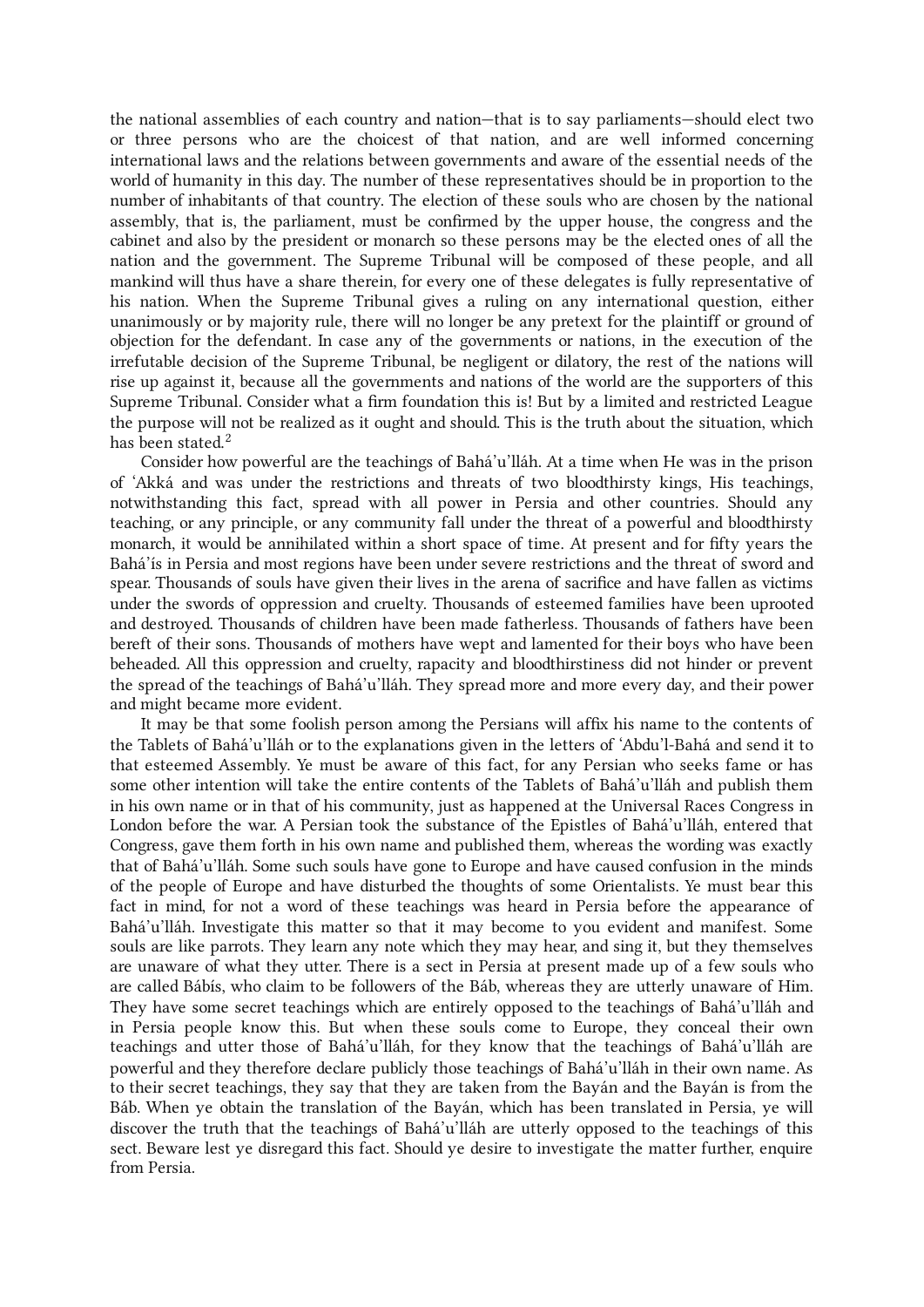In brief, when you traverse the regions of the world, you shall conclude that all progress is the result of association and co-operation, while ruin is the outcome of animosity and hatred. Notwithstanding this, the world of humanity does not take warning, nor does it awake from the slumber of heedlessness. Man is still causing differences, quarrels and strife in order to marshal the cohorts of war and, with his legions, rush into the field of bloodshed and slaughter.

Then again, consider the phenomenon of composition and decomposition, of existence and non-existence. Every created thing in the contingent world is made up of many and varied atoms, and its existence is dependent on the composition of these. In other words, a conjunction of simple elements takes place so that from this composition a distinct organism is produced. The existence of all things is based upon this principle. But when the order is deranged, decomposition is produced and disintegration sets in, then that thing ceases to exist. That is, the annihilation of all things is caused by decomposition and disintegration. Therefore attraction and composition between the various elements is the means of life, and discord, and division produce death. Thus the cohesive and attractive forces in all things lead to the appearance of fruitful results and effects, while estrangement and alienation of things lead to disturbance and annihilation. Through affinity and attraction all living things like plants, animals and men come into existence, while division and discord bring about decomposition and destruction.

Consequently, that which is conducive to association and attraction and unity among the sons of men is the means of the life of the world of humanity, and whatever causes division, repulsion and remoteness leads to the death of humankind.

And if, as you pass by fields and plantations, where the plants, flowers and sweet-smelling herbs are growing luxuriantly together, forming a pattern of unity, this is an evidence of the fact that that plantation and garden is flourishing under the care of a skilful gardener. But when you see it in a state of disorder and irregularity you infer that it has lacked the training of an efficient farmer and thus has produced weeds and tares.

It therefore becomes manifest that amity and cohesion are indicative of the training of the Real Educator, and dispersion and separation a proof of savagery and deprivation of divine education.

A critic may object, saying that peoples, races, tribes and communities of the world are of different and varied customs, habits, tastes, character, inclinations and ideas, that opinions and thoughts are contrary to one another, and how, therefore, is it possible for real unity to be revealed and perfect accord among human souls to exist?

In answer we say that differences are of two kinds. One is the cause of annihilation and is like the antipathy existing among warring nations and conflicting tribes who seek each other's destruction, uprooting one another's families, depriving one another of rest and comfort and unleashing carnage, and this is blameworthy. The other kind which is a token of diversity is the essence of perfection and the cause of the appearance of divine bestowals.

Consider the flowers of a garden: though differing in kind, colour, form and shape, yet, inasmuch as they are refreshed by the waters of one spring, revived by the breath of one wind, invigorated by the rays of one sun, this diversity increases their charm, and adds unto their beauty. Thus when that unifying force, the penetrating influence of the Word of God, takes effect, the difference of customs, manners, habits, ideas, opinions and dispositions embellishes the world of humanity, and this is praiseworthy. This diversity, this difference is like the naturally created dissimilarity and variety of the limbs and organs of the human body, for each one contributes to the beauty, efficiency and perfection of the whole. When these different limbs and organs come under the influence of man's sovereign soul, and the soul's power pervades the limbs and members, veins and arteries of the body, then difference reinforces harmony, diversity strengthens love, and multiplicity is the greatest factor for co-ordination.

How unpleasing to the eye if all the flowers and plants, the leaves and blossoms, the fruits, the branches and the trees of that garden were all of the same shape and colour! Diversity of hues, form and shape, enriches and adorns the garden, and heightens the effect thereof. In like manner, when divers shades of thought, temperament and character, are brought together under the power and influence of one central agency, the beauty and glory of human perfection will be revealed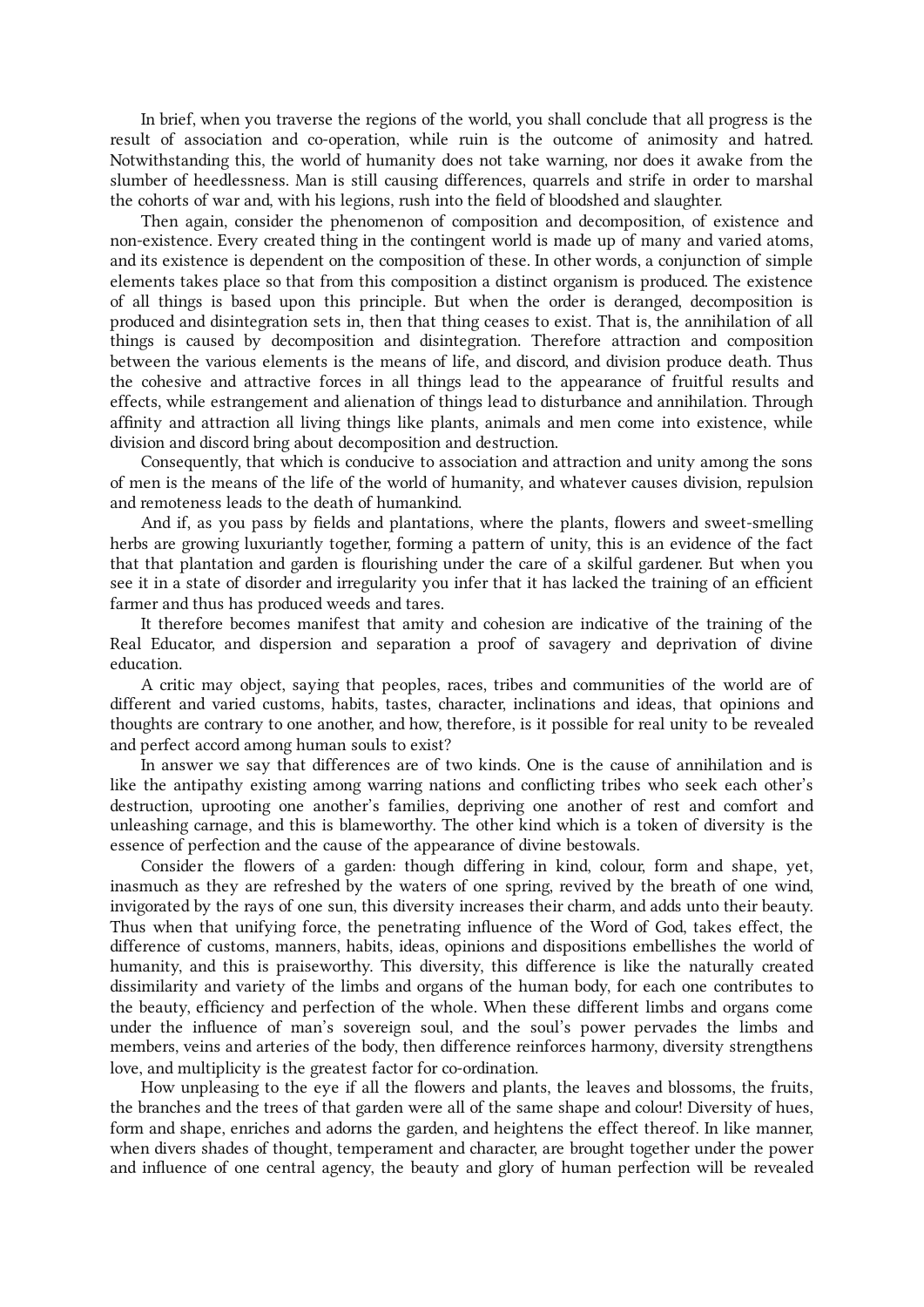and made manifest. Naught but the celestial potency of the Word of God, which rules and transcends the realities of all things, is capable of harmonizing the divergent thoughts, sentiments, ideas, and convictions of the children of men. Verily, it is the penetrating power in all things, the mover of souls and the binder and regulator in the world of humanity.

Praise be to God, today the splendour of the Word of God has illumined every horizon, and from all sects, races, tribes, nations, and communities souls have come together in the light of one Word, assembled, united and agreed in perfect harmony.

<span id="page-6-0"></span>Some time ago, during the war, a letter was written regarding the teachings of Bahá'u'lláh which may appropriately be appended to this epistle.<sup>[3](#page-9-2)</sup>

\* \* \*

O PEOPLES of the world! The Sun of Truth hath risen to illumine the whole earth, and to spiritualize the community of man. Laudable are the results and the fruits thereof, abundant the holy evidences deriving from this grace. This is mercy unalloyed and purest bounty; it is light for the world and all its peoples; it is harmony and fellowship, and love and solidarity; indeed it is compassion and unity, and the end of foreignness; it is the being at one, in complete dignity and freedom, with all on earth.

The Blessed Beauty saith: "Ye are all the fruits of one tree, the leaves of one branch." Thus hath He likened this world of being to a single tree, and all its peoples to the leaves thereof, and the blossoms and fruits. It is needful for the bough to blossom, and leaf and fruit to flourish, and upon the interconnection of all parts of the world-tree, dependeth the flourishing of leaf and blossom, and the sweetness of the fruit.

For this reason must all human beings powerfully sustain one another and seek for everlasting life; and for this reason must the lovers of God in this contingent world become the mercies and the blessings sent forth by that clement King of the seen and unseen realms. Let them purify their sight and behold all humankind as leaves and blossoms and fruits of the tree of being. Let them at all times concern themselves with doing a kindly thing for one of their fellows, offering to someone love, consideration, thoughtful help. Let them see no one as their enemy, or as wishing them ill, but think of all humankind as their friends; regarding the alien as an intimate, the stranger as a companion, staying free of prejudice, drawing no lines.

In this day, the one favoured at the Threshold of the Lord is he who handeth round the cup of faithfulness; who bestoweth, even upon his enemies, the jewel of bounty, and lendeth, even to his fallen oppressor, a helping hand; it is he who will, even to the fiercest of his foes, be a loving friend. These are the Teachings of the Blessed Beauty, these the counsels of the Most Great Name.

O ye dear friends! The world is at war and the human race is in travail and mortal combat. The dark night of hate hath taken over, and the light of good faith is blotted out. The peoples and kindreds of the earth have sharpened their claws, and are hurling themselves one against the other. It is the very foundation of the human race that is being destroyed. It is thousands of households that are vagrant and dispossessed, and every year seeth thousands upon thousands of human beings weltering in their lifeblood on dusty battlefields. The tents of life and joy are down. The generals practice their generalship, boasting of the blood they shed, competing one with the next in inciting to violence. "With this sword," saith one of them, "I beheaded a people!" And another: "I toppled a nation to the ground!" And yet another: "I brought a government down!" On such things do men pride themselves, in such do they glory! Love—righteousness—these are everywhere censured, while despised are harmony, and devotion to the truth.

The Faith of the Blessed Beauty is summoning mankind to safety and love, to amity and peace; it hath raised up its tabernacle on the heights of the earth, and directeth its call to all nations. Wherefore, O ye who are God's lovers, know ye the value of this precious Faith, obey its teachings, walk in this road that is drawn straight, and show ye this way to the people. Lift up your voices and sing out the song of the Kingdom. Spread far and wide the precepts and counsels of the loving Lord, so that this world will change into another world, and this darksome earth will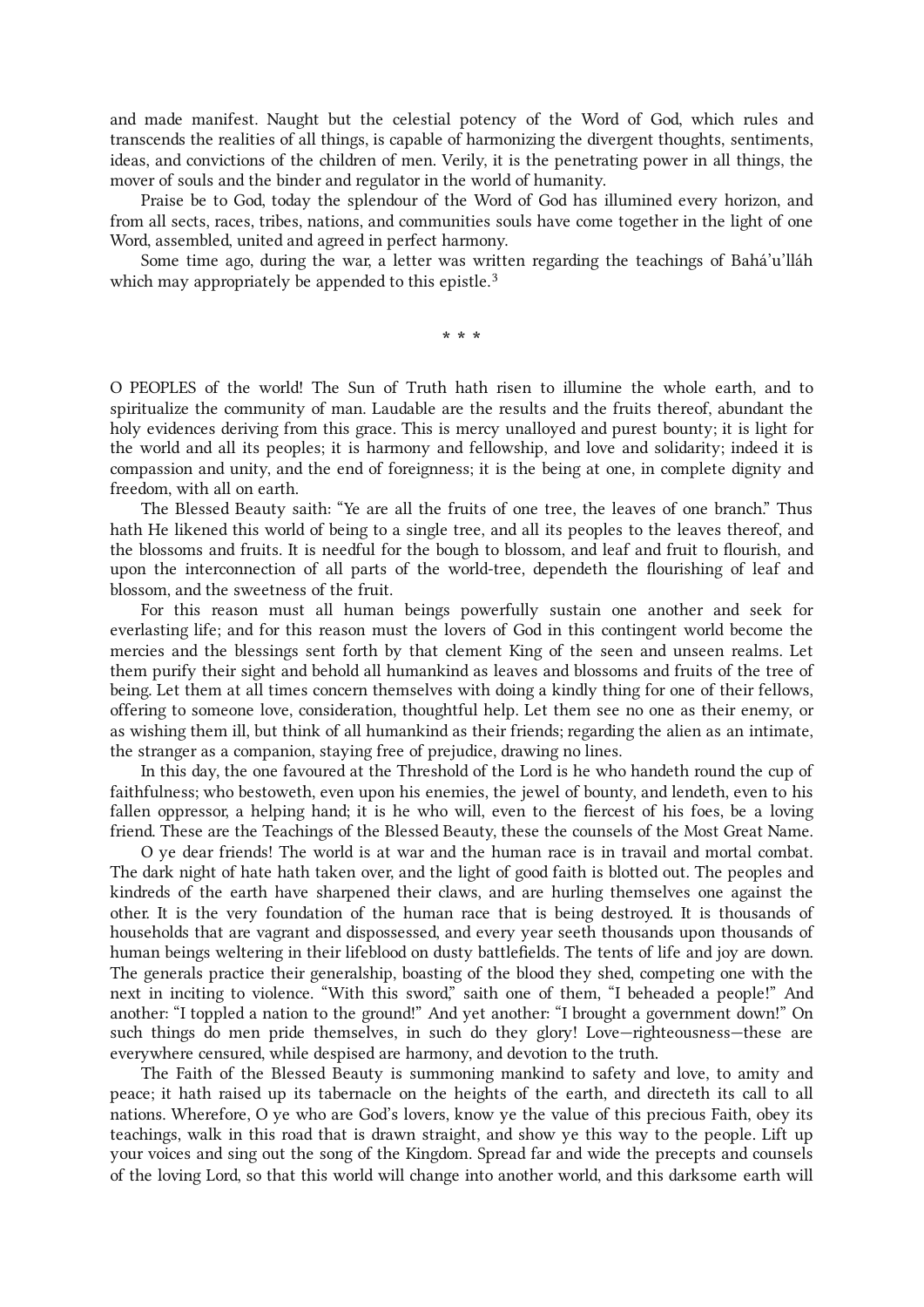be flooded with light, and the dead body of mankind will arise and live; so that every soul will ask for immortality, through the holy breaths of God.

Soon will your swiftly passing days be over, and the fame and riches, the comforts, the joys provided by this rubbish-heap, the world, will be gone without a trace. Summon ye, then, the people to God, and invite humanity to follow the example of the Company on high. Be ye loving fathers to the orphan, and a refuge to the helpless, and a treasury for the poor, and a cure for the ailing. Be ye the helpers of every victim of oppression, the patrons of the disadvantaged. Think ye at all times of rendering some service to every member of the human race. Pay ye no heed to aversion and rejection, to disdain, hostility, injustice: act ye in the opposite way. Be ye sincerely kind, not in appearance only. Let each one of God's loved ones centre his attention on this: to be the Lord's mercy to man; to be the Lord's grace. Let him do some good to every person whose path he crosseth, and be of some benefit to him. Let him improve the character of each and all, and reorient the minds of men. In this way, the light of divine guidance will shine forth, and the blessings of God will cradle all mankind: for love is light, no matter in what abode it dwelleth; and hate is darkness, no matter where it may make its nest. O friends of God! That the hidden Mystery may stand revealed, and the secret essence of all things may be disclosed, strive ye to banish that darkness for ever and ever.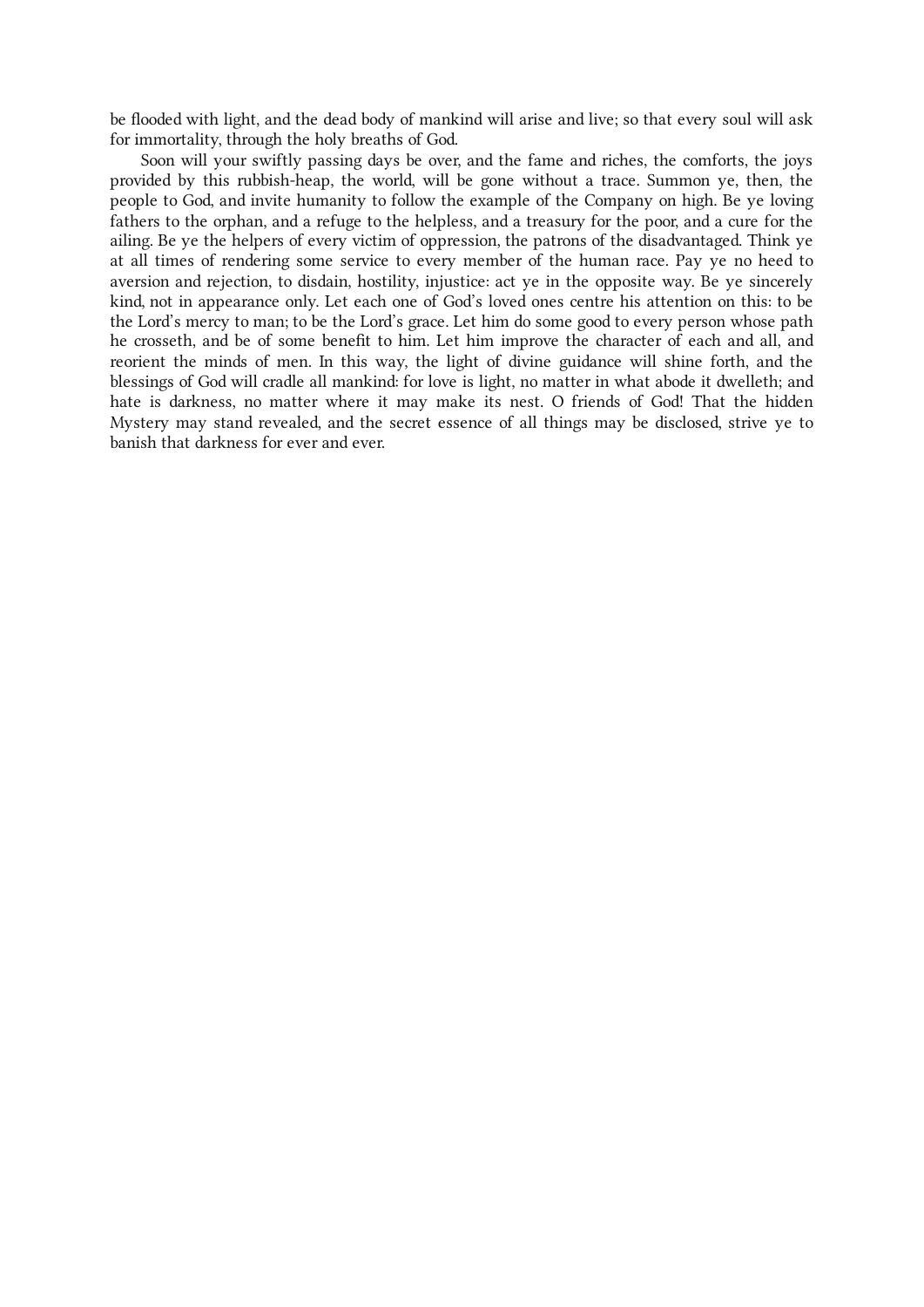## <span id="page-8-0"></span>Second Tablet to The Hague 1 July 1920

TO THE esteemed members of the Executive Committee of the Central Organization for a Durable Peace

Your reply, dated 12 June 1920, to my letter was received with the utmost gratitude. God be praised, it testified to the unity of thought and purpose that existeth between us and you, and expressed sentiments of the heart that bear the hallmark of sincere affection.

We Bahá'ís have the greatest affinity for your esteemed organization, and dispatched therefore two distinguished individuals to you in order to forge a strong bond. For in this day the cause of universal peace is of paramount importance amongst all human affairs and is the greatest instrument for securing the very life and felicity of mankind. Bereft of this effulgent reality, humanity can in no wise find true composure or real advancement but will, day by day, sink ever deeper into misery and wretchedness.

This last terrible war hath clearly proven that humanity cannot withstand the effects of modern instruments of warfare. The future can in no wise be compared to the past, for earlier weapons and armaments had but a feeble effect, whilst modern ones can, in a brief span of time, strike at the very roots of the world of humanity and surpass the limits of its endurance.

In this age, therefore, universal peace is like unto the sun, which bestoweth life upon all things, and it is thus incumbent upon all to endeavour in the path of this mighty cause. Now, we indeed share this common goal with you and strive toward it with all our strength, renouncing even our lives, our kindred, and our substance for its sake.

As ye have no doubt heard, in Persia thousands of souls have offered up their lives in this path, and thousands of homes have been laid waste. Despite this, we have in no wise relented, but have continued to endeavour unto this very moment and are increasing our efforts as day followeth day, because our desire for peace is not derived merely from the intellect: It is a matter of religious belief and one of the eternal foundations of the Faith of God. That is why we strive with all our might and, forsaking our own advantage, rest, and comfort, forgo the pursuit of our own affairs; devote ourselves to the mighty cause of peace; and consider it to be the very foundation of the Divine religions, a service to His Kingdom, the source of eternal life, and the greatest means of admittance into the heavenly realm.

Today the benefits of universal peace are recognized amongst the people, and likewise the harmful effects of war are clear and manifest to all. But in this matter, knowledge alone is far from sufficient: A power of implementation is needed to establish it throughout the world. Ye should therefore consider how the compelling power of conscience can be awakened, so that this lofty ideal may be translated from the realm of thought into that of reality. For it is clear and evident that the execution of this mighty endeavour is impossible through ordinary human feelings but requireth the powerful sentiments of the heart to transform its potential into reality.

Indeed, all on earth know that an upright character is praiseworthy and acceptable and that baseness of character is blameworthy and rejected, that justice and fairness are favoured and agreeable whilst cruelty and tyranny are unacceptable and rejected. Notwithstanding this, all people, but for a few, are devoid of a praiseworthy character and bereft of a sense of justice.

The power of conscience is therefore needed, and spiritual sentiments are required, that souls may feel compelled to evince a goodly character. It is our firm belief that the power of implementation in this great endeavour is the penetrating influence of the Word of God and the confirmations of the Holy Spirit.

We are bound to you by the strongest ties of love and unity. We long with heart and soul for the day to arrive when the tabernacle of the oneness of humanity will have been raised in the midmost heart of the world and the banner of universal peace unfurled in all regions. The oneness of humanity must therefore be established, that the edifice of universal peace may be raised in turn.